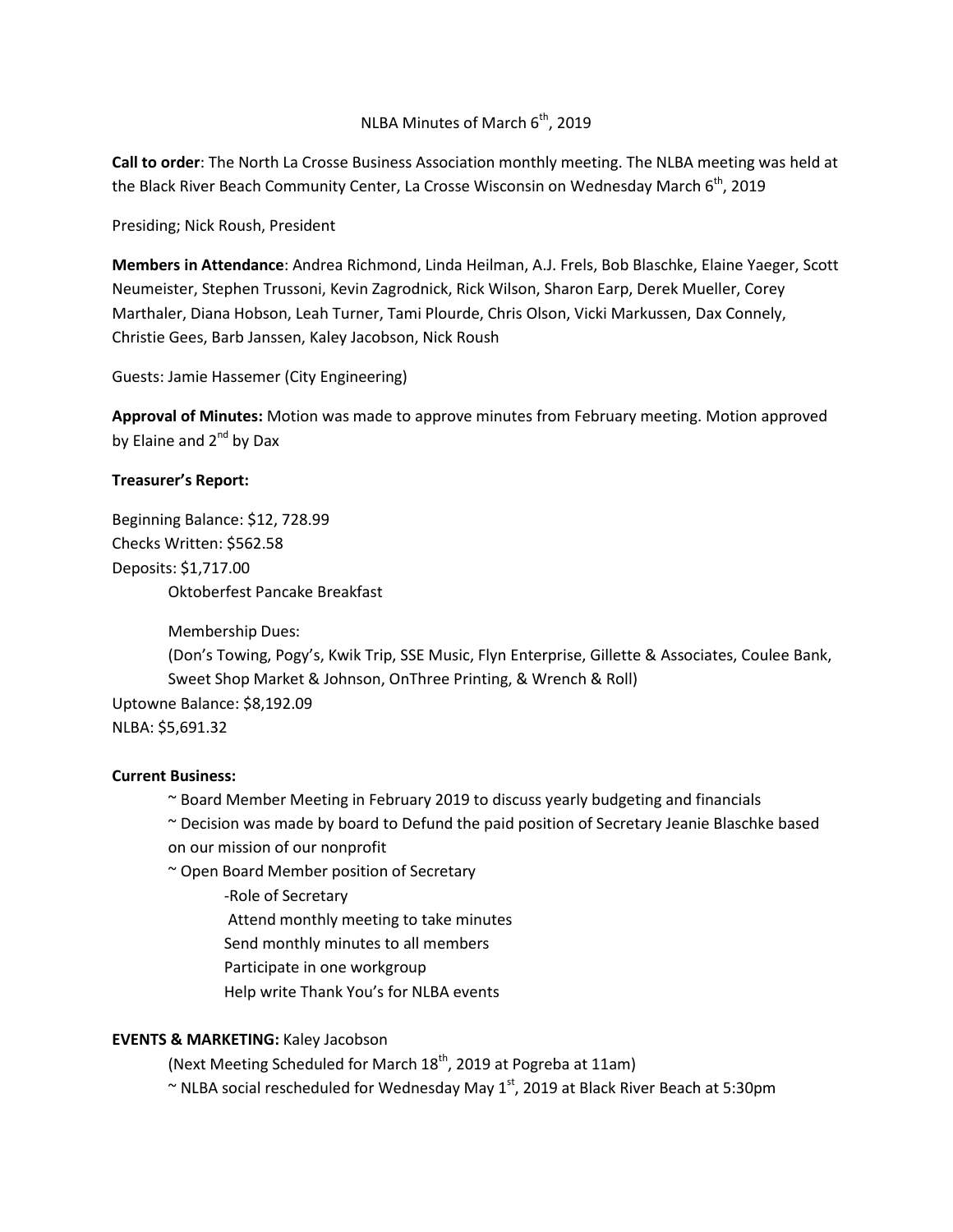~ Rewards Cards

~ Looking for MORE volunteers for this group

## **MEMBERSHIP:** Nick Roush

(Meets first Tuesday of every month at River Bank at 9am)

~ All invoices have been sent out

~ Following up with unpaid invoices and bounce backs from incorrect email addresses

## **NORTH LA CROSSE GROWTH & DEVERLOPMENT WORKGROUP:** Nick Roush

(Meets the first Wednesday of each month immediately following the monthly NLBA meeting)

~Discussing Wayfinding Signs

~ Eagle Viewing Platform (Jamie Hassemer-city engineering) to discuss details of eagle and tree statue

## **CHAMBER OF COMMERCE:** Vicki Markussen

 $\sim$ Annual Meeting was Monday March 4<sup>th</sup>, 2019 at the Center

~ Launched 401K program for small businesses with under 50 employees

- ~ Opiod Toolkit—what can you do as an employer?
- ~ DC Fly In

-only chamber on western side of state attending

- Topics of Discussion: Childcare Shortage & Flood Plans

## **COMMON COUNCIL MEMBERS:**

## Andrea Richmond

-Streetscaping: Discussion of Grass Areas in medians on Corridor

-Waiting until spring blood to complete the HULA HOOP method

- Needs 70% of growth inside the hula hoop

## Scott Neumeister

-Bike Lane

-Large Turnout for Meeting

-Lost Vote 4:3 to move forward with current location of bike path on Gillette Street despite safety concerns

- Opened lines of communication

## Barb Janssen

## -Bike Lane

-Not in attendance for meeting, but watched live feed

- Informative information from meeting

## **EXPLORE LA CROSSE:** A.J. Frels

~ Moses was happy with La Crosse and continues to plan their expo in La Crosse

~ New Secretary of Tourism

Looking into our scorecards for tourism compared to other states